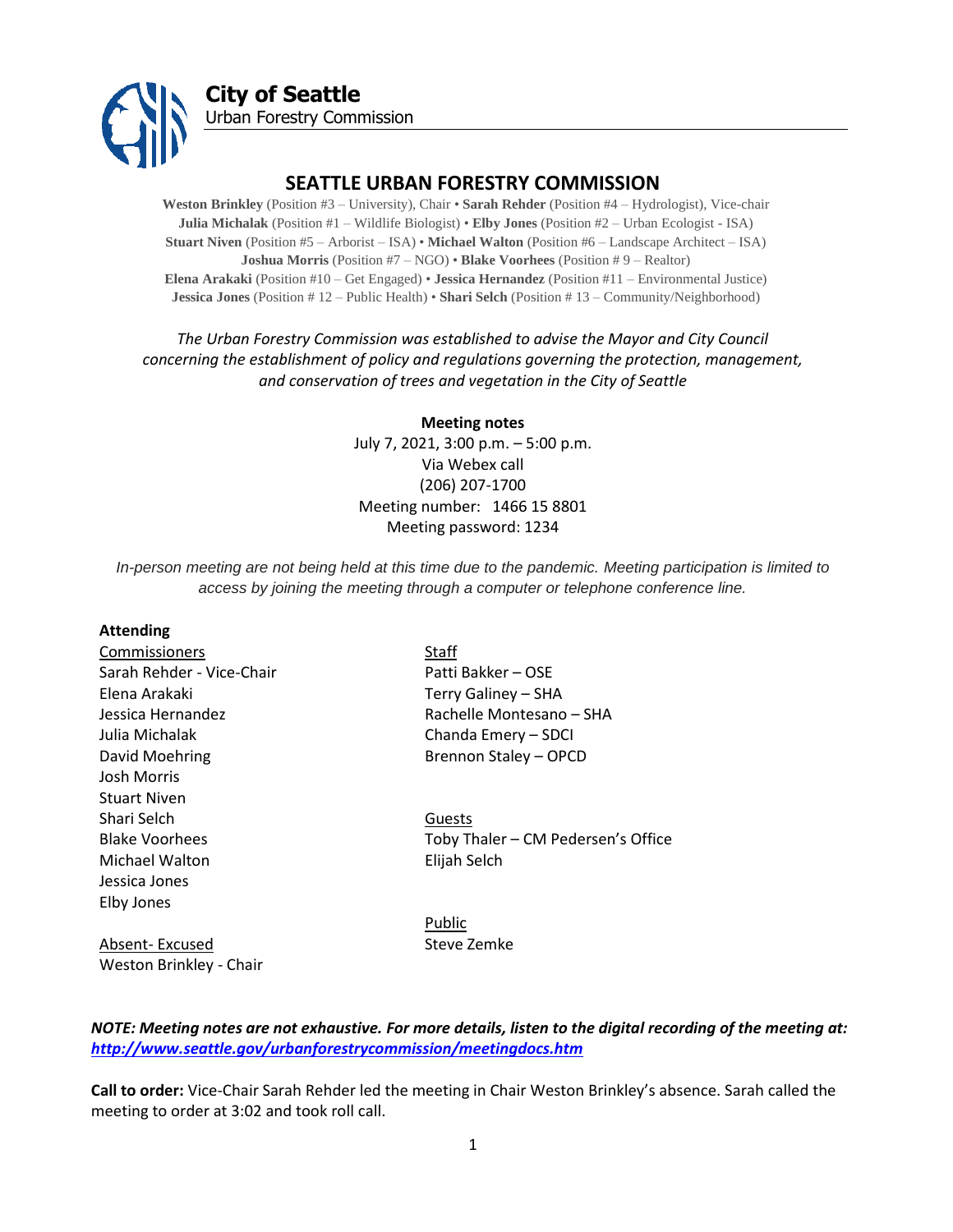### **Public comment:**

Steve Zemke noted the severe climate impacts we've been continuing to see and reminded the Commission that trees are part of the solution. He noted that there is not a plan for how the city is going to meet the 30% canopy goal. Recommended changing the target year to 2030. Urges the city adopt an in-lieu fee option to fund tree work. Please think outside the box in looking at tree protection structure; the Commission should take the lead on this.

### **Chair, Committees, and Coordinator report:**

Sarah provided a land acknowledgement and noted there was nothing to report from the Chair.

Coordinator Report - Patti Bakker reported two items to cover:

- Regarding the Statement of Legislative Intent item on the agenda Patti invited Brennon Staley from OPCD to be present for this item, so that he and Patti can be available to discuss and answer any questions Commissioners have.
- Seattle Department of Construction and Inspections and Office of Sustainability and Environment staff (Patti and Chanda) are scheduled to provide a briefing to City Council's Land Use and Neighborhoods Committee next week on July 14.

### **Approval of June 9 meeting notes**

### **ACTION: A motion to approve the June 9 meeting notes as written and amended was made, seconded, and approved.**

### **Yesler Terrace Planned Action Ordinance briefing**

Terry Galiney started with high-level briefing of what SHA is and who they serve. He also provided an overview of the Yesler Terrace Project, including location, history and phases and outcomes of the project. There will be housing, office and retail units. Housing units will include low-income, workforce and market rate housing units. Relocation has been a big part of the project; Terry reported status and successes of this aspect of the project. They developed partnerships with community groups to create programs to focus on people; these programs cover work skills development, job finding, community building working with kids and families to break down barriers. Core Values guiding the project were developed by the Citizen Review Committee. Terry also covered funding sources and the current status of the project phases.

Rachelle Montesano provided details on the history and current status of the Planned Action Ordinance. She provided an overview of the City's planning process, and the Environmental Impact Statement (EIS) that provides guidance for all parts of the process. The PAO is a State planning tool for large phased developments. This one covers a 20-year timeline; the EIS looks at impacts from all phases over the whole timeline. Environmental review covers the maximum possible development capacity.

Creating a mixed-income community was a major goal. Traffic flow was a big piece, so street grid was an important factor to achieve; a significant increase in Right-of-Way was able to be included in this. Public benefits include neighborhood connectivity, parks, pedestrian pathways and p-patches.

Rachelle covered tree preservation as called out in the PAO, including the existing tree cover on the site, the number of exceptional trees and the number of trees in the Tier 1 and 2 categories, and the replacement requirements for the categories. Current tree status: all demolition has been done; 348 trees were removed, 246,850 square feet of canopy was removed, 391,105 square feet of tree canopy planted as replacement. They don't yet have reports on tree health, but haven't had to replace any. They are bringing on an arborist to help ensure growth and maintenance of the trees.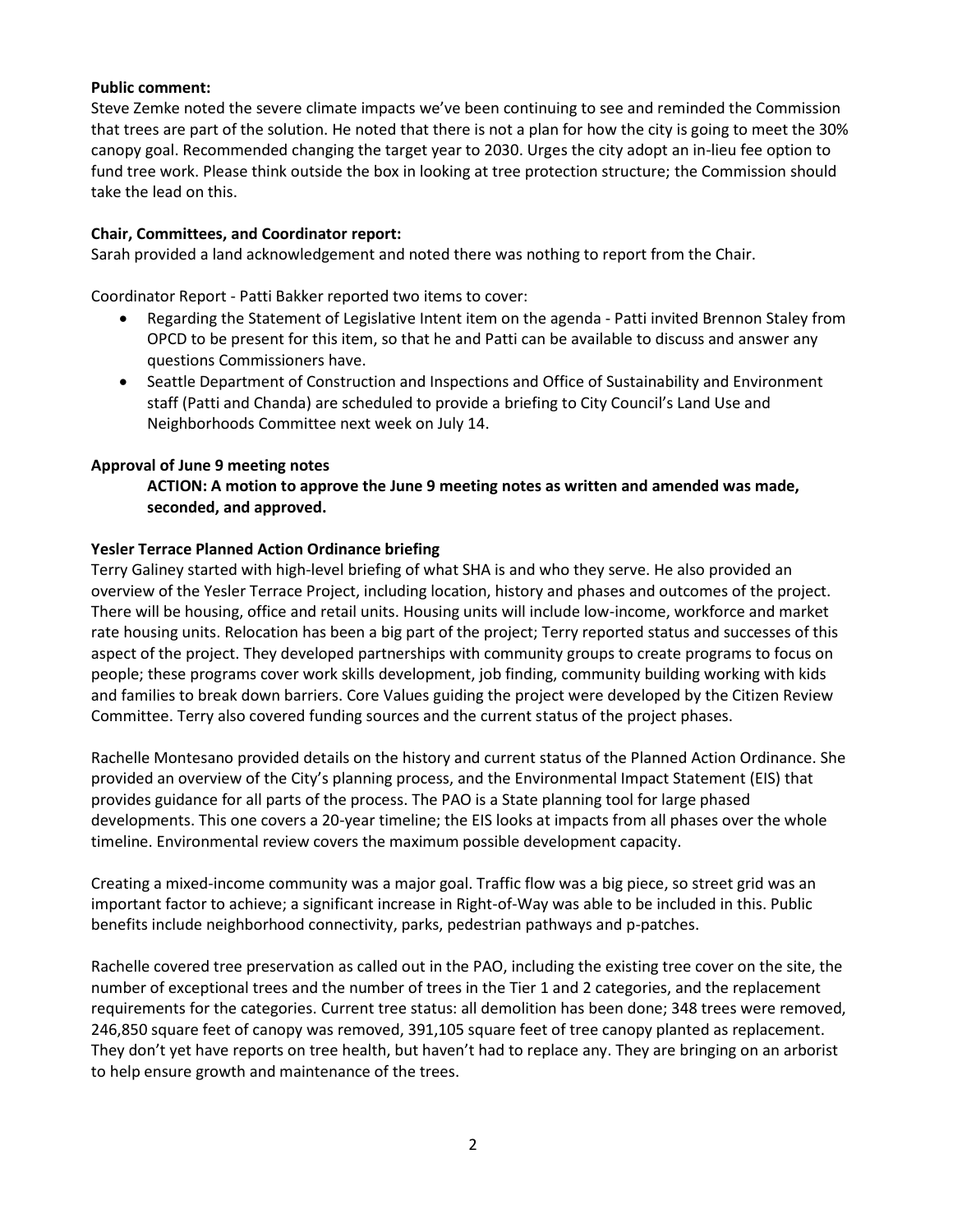There are several proposed legislative changes to the PAO. These include reclassifying some of the trees between the Tier 1 and Tier 2 categories. The language for the updates has been introduced to City Council's Land Use and Neighborhoods Committee and the project will go back to this Committee on July 28.

Questions from the Commission:

- Regarding environmental justice, on the proposed legislative changes, was the community involved in this process? Per Terry: this specific legislation did not have a public process but there is the benefit in the changes in tree categories; those trees will be on private property.
- Regarding the fact that this will be the highest density neighborhood, and a lot of space goes to pedestrian pathways, how will parking be accommodated? Will less parking be required than other projects? Terry explained the parking requirements and how they will be satisfied. This is a unique project in that there is actually a parking maximum.
- Regarding the p-patch space set aside, the accessibility of them and location relation to housing. The green spaces seem to be chopped up, so there is a high amount overall, but no larger spaces. Terry went back to the map of public benefits to describe process of developing.
- Regarding tree canopy replacement, tree canopy is 3-D, but it's described in the project as square feet. Was tree species considered and is there a timeline for reaching that 3-D volume of tree canopy the project is aiming for? Replacement ratios are determined based on the expected canopy of those tree species.
- Regarding replacement trees and canopy, conifers take more space is there consideration for using conifers for the replacement trees? Staff will get back to the Commission on this question.
- Does the new ROW include planting strips? Yes
- Regarding mitigation planting offsite, are there any assurances to community that they'll be planted in certain proximity? WSDOT ROW adjacent is next preference; beyond that, areas have not been identified; they will look to find other areas in need of trees.

Terry offered a tour of the project if Commissioners are interested.

### **Commission Debrief on Presentation**

The Commission discussed timing of feedback they can provide on this project, relative to next steps for the proposed legislative changes, in case Council would like to hear the Commission's feedback. Not able to produce a letter today or before July 14, so can't really provide one before the public hearing on July 28.

Jessica Hernandez recommended incorporating community input on the legislative changes since staff indicated that hasn't happened.

Julia would like more clarification on how they defined the Tier category trees, protecting the trees, the criteria, and explanation for rationale for removing trees they did.

David has questions on the legislative changes and whether there was due diligence on tree canopy changes; in the platting and the proposed change in block 7 plat approval, what it's the number of trees retained versus loss. Need arborist report or assessment for what was proposed vs. current.

Sarah pointed out the Commission needs more information - on the platting process, the way they defined the Tier 1 and Tier 2 trees and why there needs to be the redefinition of the trees from 1 to 2. More explanation for slide 23 diagram.

### **Urban Forestry Consolidation Statement of Legislative Intent letter**

The Commission discussed the letter as drafted by Weston. Sarah pointed out that this request to consider restructuring urban forest management in the city is not new; there have been several similar requests previously. Commissioners worked through edits to the letter.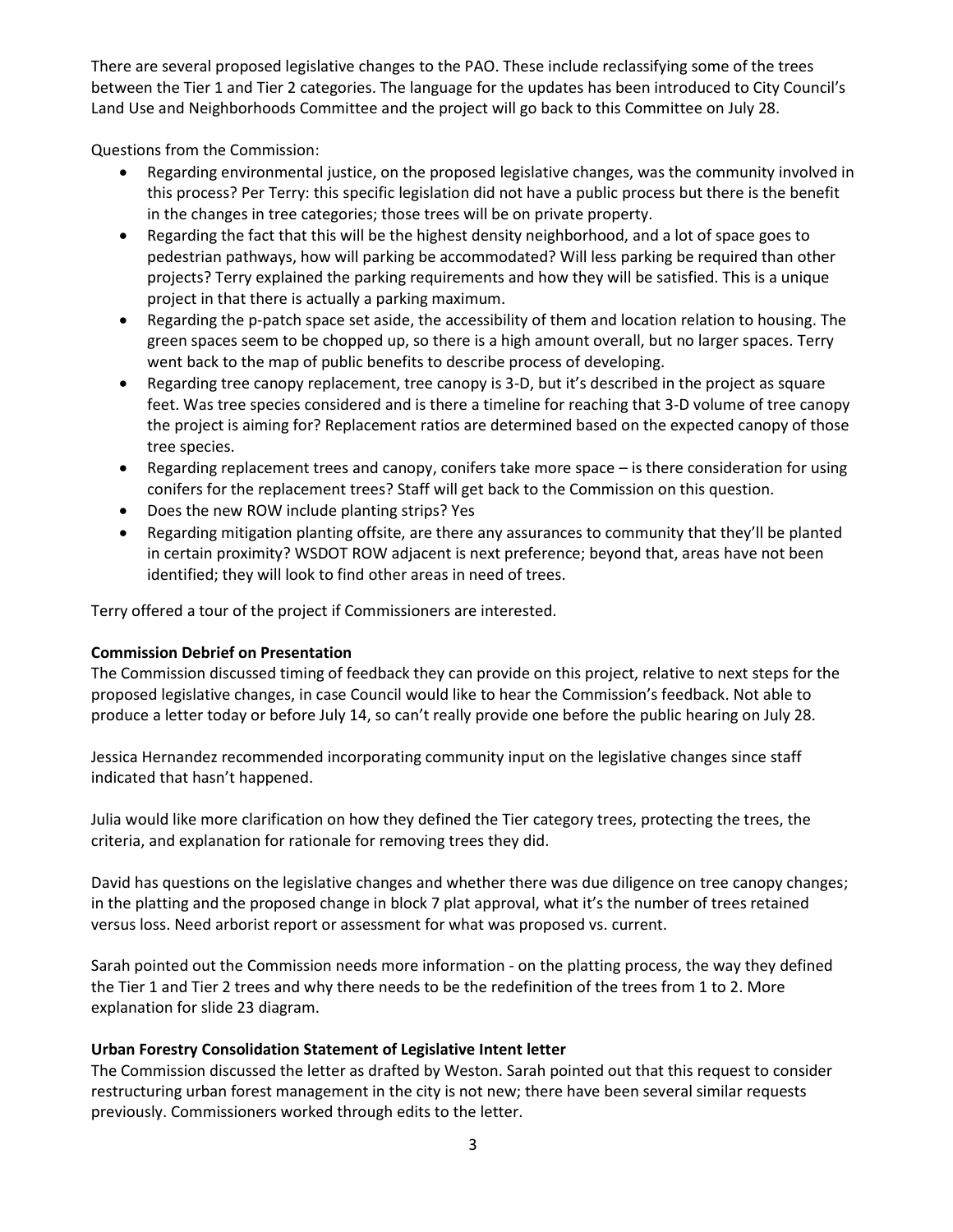### **Action: A motion to adopt the letter as amended was made, seconded and approved.**

*NOTE: Meeting notes are not exhaustive. For more details, listen to the digital recording of the meeting at: <http://www.seattle.gov/urbanforestrycommission/meetingdocs.htm>*

### **Public comment:**

Steve Zemke – regarding the SLI and SDCI, there is no Urban Forestry department and no tree staff and it's a broken system. There is no accountability and SDCI has a conflict of interest in regulating trees. Toby Thaler provided some background on the language in the SLI, and expressed appreciation for the Commission's work and the letter approved regarding the SLI.

**Adjourn:** The meeting was adjourned at 5:07 PM.

### **Meeting Chat:**

from Art Pederson to everyone: 3:06 PM yes. from Jessica Hernandez to everyone: 3:55 PM great question! something I was wondering too! from Jessica Jones to everyone: 3:58 PM Thank you! I'm thrilled to hear there is an accessible p-patch from Steve Zemke to everyone: 4:32 PM maybe uncclean rate of gain or loss from Steve Zemke to everyone: 4:33 PM maybe unclear rate of lossor gain from Thaler, Toby to everyone: 4:47 PM Thank you... from David Moehring to everyone: 4:49 PM FYI documented tree loss https://www.seattle.gov/documents/Departments/Trees/Mangement/Canopy/Seattle2016CCAFinalReportFI NAL.pdf pages 2, 13, 14, 17 from David Moehring to everyone: 5:01 PM https://www.seattle.gov/Documents/Departments/UrbanForestryCommission/2021/2021docs/YeslerTerrac ePresentation070721.pdf?utm\_medium=email&utm\_source=govdelivery see slide 23 from David Moehring to everyone: 5:04 PM ... relative to bullet 4 on slide 22 of 24. Not comfortable as a commissioner what this bullet means or why the legislative change.

### **Public input: (see next page and posted notes):**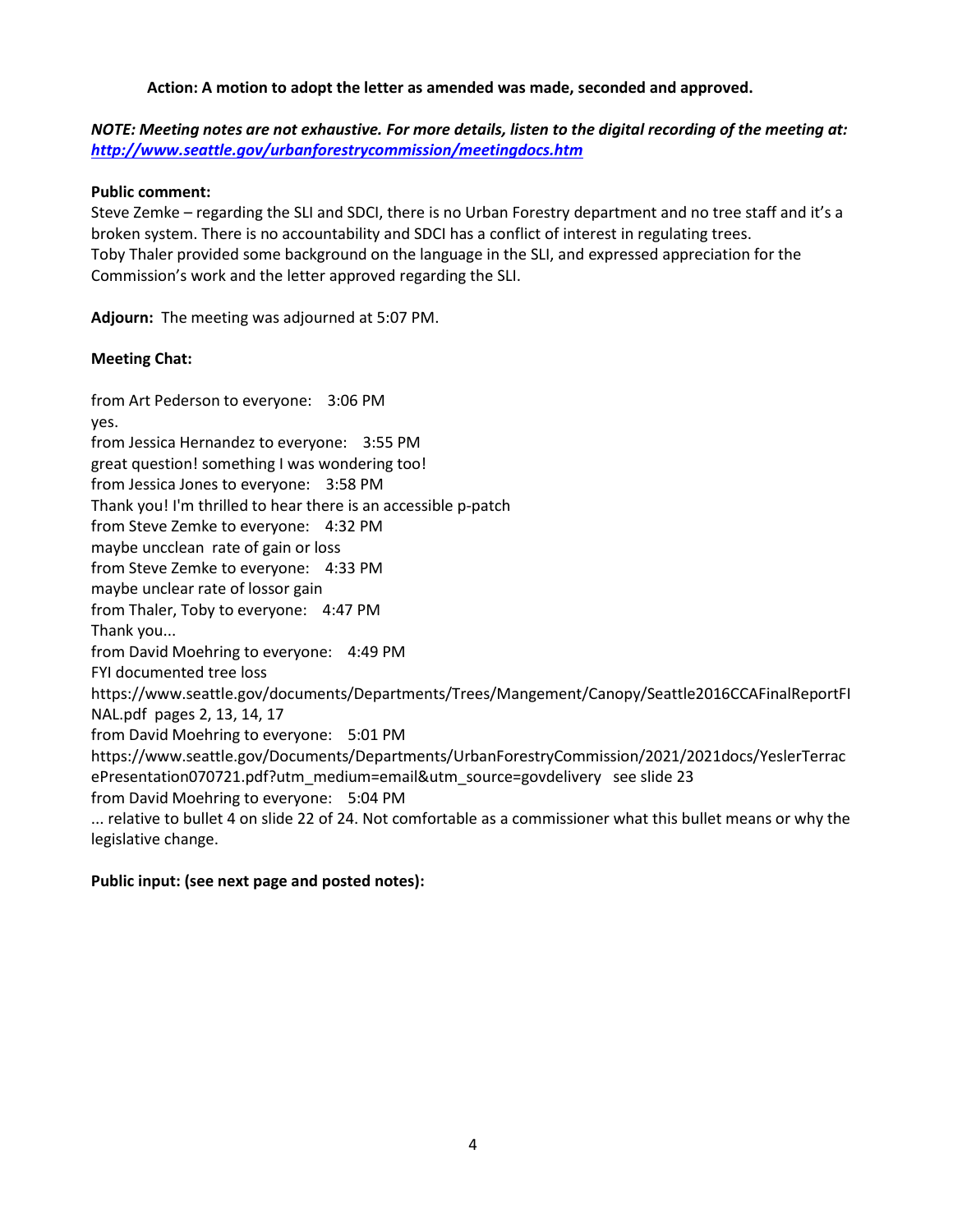**From:** Jon Jaffe [<jonjaffe@msn.com>](mailto:jonjaffe@msn.com) **Sent:** Thursday, June 24, 2021 3:15 PM To: Pinto Urrutia, Sandra [<Sandra.PintoUrrutia@seattle.gov>](mailto:Sandra.PintoUrrutia@seattle.gov) **Subject:** Please Protect Seattle's Trees before it is too late to save our canopy

#### **CAUTION: External Email**

Urban Forestry Commission Coordinator Sandra Pinto de Bader,

This letter is written several weeks after a historic cedar was illegally cuts down on 32nd by a developer. It's time to end the delay by the Seattle Department of Construction and Inspections (SDCI) on presenting the Seattle City Council with an updated draft Tree and Urban Forest Protection Ordinance. Over the last 12 years, the City Council has repeatedly asked SDCI for an updated workable and effective ordinance draft to consider and it is obvious SDCI is not responding as requested. In its recent Resolution 31902, the Council gave specific issues for SDCI to address.

If SDCI cannot respond in a timely manner, please remove tree and urban forestry protection from their Department. As the City Auditor proposed in 2009, transfer tree and urban forestry oversight and authority to the Office of Sustainability and the Environment. SDCI has a conflict of interest in tree oversight – their priority mission has been to help developers build, not protect trees. Years of inaction on effective oversight and protection of trees by SDCI demands that a separate entity like OSE take over the city's responsibility to protect and enhance our urban forest.

Seattle's trees and urban forest are vital to keeping our city healthy and livable. Trees and the urban forest comprise a vital green infrastructure. Trees reduce air pollution, storm water runoff and climate impacts like heat island effects, while providing essential habitat for birds and other wildlife. They are important for the physical and mental health of our residents.

Seattle's rapid growth and an outdated tree ordinance are reducing these beneficial effects as trees are removed and not replaced. It is urgent to act now to stop this continued loss of trees, particularly large mature trees and tree groves. It is important to promote environmental equity as trees are replaced.

Please update Seattle's Tree Protection Ordinance as recommended in the latest draft by the Seattle Urban Forestry Commission.

Here are the key provisions that need to be in the updated tree ordinance:

1. Expand the existing Tree Removal and Replacement Permit Program, including 2-week public notice and posting on-site, as used by the Seattle Department of Transportation (SDOT) – to cover all Significant Trees (6" and larger diameter at breast height (DBH)) on private property in all land use zones, both during development and outside development.

2. Require the replacement of all Significant Trees removed with trees that in 25 years will reach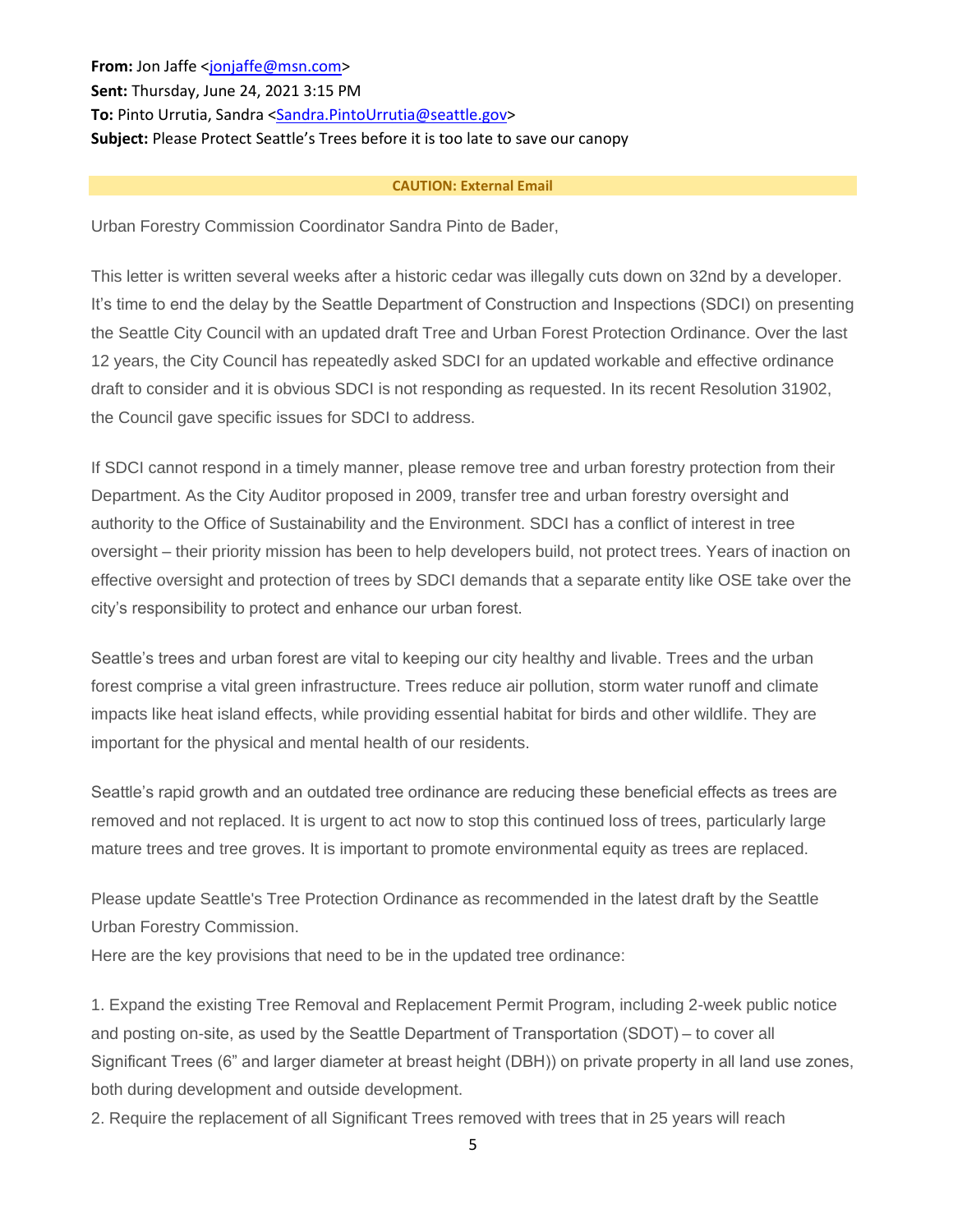equivalent canopy volume – either on site or pay a replacement fee into a City Tree Replacement and Preservation Fund. Allow the Fund to also accept fines, donations, grants and set up easements.

3. Retain current protections for Exceptional Trees and reduce the upper threshold for Exceptional Trees

to 24" DBH, protect tree groves and prohibit Significant Trees being removed on undeveloped lots.

4. Allow removal of no more than 2 Significant non-Exceptional Trees in 3 years per lot outside development

5. Establish one citywide database for applying for Tree Removal and Replacement Permits and to track changes in the tree canopy.

6. Post online all permit requests and permit approvals for public viewing.

7. Expand SDOT's existing tree service provider's registration and certification to register all Tree Service Providers (arborists) working on trees in Seattle.

8. Provide adequate funding in the budget to implement and enforce the updated ordinance.

Jon Jaffe [jonjaffe@msn.com](mailto:jonjaffe@msn.com) 911 Yakima Ave S Seattle, Washington 98144

**From:** Rivka Burstein-Stern [<info@email.actionnetwork.org>](mailto:info@email.actionnetwork.org) **Sent:** Friday, June 25, 2021 6:40:35 AM **To:** Pinto Urrutia, Sandra [<Sandra.PintoUrrutia@seattle.gov>](mailto:Sandra.PintoUrrutia@seattle.gov) **Subject:** Keep Seattle Livable!

#### **CAUTION: External Email**

Urban Forestry Commission Coordinator Sandra Pinto de Bader,

It's time to end the delay by the Seattle Department of Construction and Inspections (SDCI) on presenting the Seattle City Council with an updated draft Tree and Urban Forest Protection Ordinance. Over the last 12 years, the City Council has repeatedly asked SDCI for an updated workable and effective ordinance draft to consider and it is obvious SDCI is not responding as requested. In its recent Resolution 31902, the Council gave specific issues for SDCI to address.

If SDCI cannot respond in a timely manner, please remove tree and urban forestry protection from their Department. As the City Auditor proposed in 2009, transfer tree and urban forestry oversight and authority to the Office of Sustainability and the Environment. SDCI has a conflict of interest in tree oversight – their priority mission has been to help developers build, not protect trees. Years of inaction on effective oversight and protection of trees by SDCI demands that a separate entity like OSE take over the city's responsibility to protect and enhance our urban forest.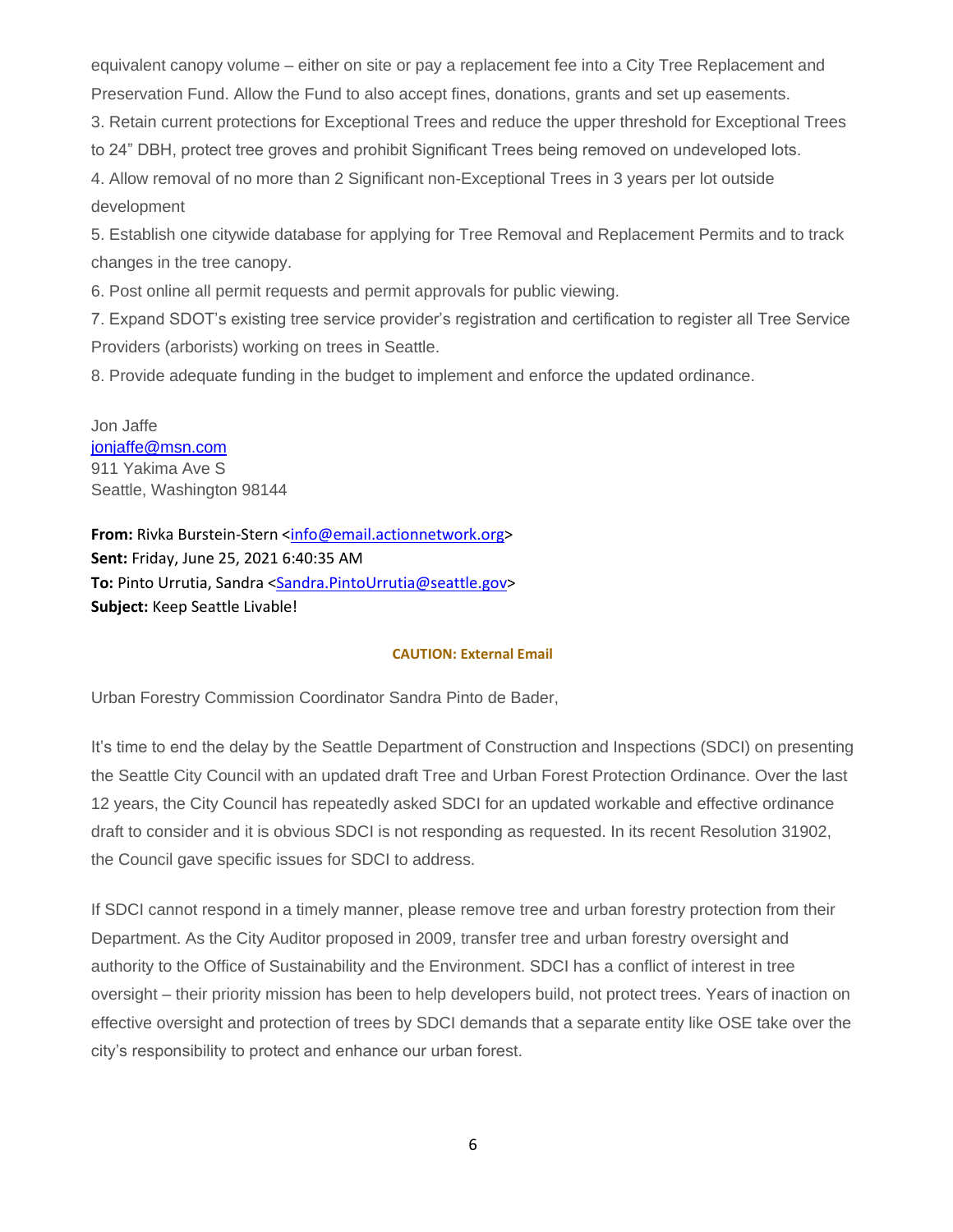Seattle's trees and urban forest are vital to keeping our city healthy and livable. Trees and the urban forest comprise a vital green infrastructure. Trees reduce air pollution, storm water runoff and climate impacts like heat island effects, while providing essential habitat for birds and other wildlife. They are important for the physical and mental health of our residents.

Seattle's rapid growth and an outdated tree ordinance are reducing these beneficial effects as trees are removed and not replaced. It is urgent to act now to stop this continued loss of trees, particularly large mature trees and tree groves. It is important to promote environmental equity as trees are replaced.

Please update Seattle's Tree Protection Ordinance as recommended in the latest draft by the Seattle Urban Forestry Commission.

Here are the key provisions that need to be in the updated tree ordinance:

1. Expand the existing Tree Removal and Replacement Permit Program, including 2-week public notice and posting on-site, as used by the Seattle Department of Transportation (SDOT) – to cover all Significant Trees (6" and larger diameter at breast height (DBH)) on private property in all land use zones, both during development and outside development.

2. Require the replacement of all Significant Trees removed with trees that in 25 years will reach equivalent canopy volume – either on site or pay a replacement fee into a City Tree Replacement and Preservation Fund. Allow the Fund to also accept fines, donations, grants and set up easements.

3. Retain current protections for Exceptional Trees and reduce the upper threshold for Exceptional Trees

to 24" DBH, protect tree groves and prohibit Significant Trees being removed on undeveloped lots.

4. Allow removal of no more than 2 Significant non-Exceptional Trees in 3 years per lot outside development.

5. Establish one citywide database for applying for Tree Removal and Replacement Permits and to track changes in the tree canopy.

6. Post online all permit requests and permit approvals for public viewing.

7. Expand SDOT's existing tree service provider's registration and certification to register all Tree Service Providers (arborists) working on trees in Seattle.

8. Provide adequate funding in the budget to implement and enforce the updated ordinance.

Rivka Burstein-Stern [bursteir@gmail.com](mailto:bursteir@gmail.com) 4914 47th Ave S Seattle, Washington 98118

From: Ashley Woods [<info@email.actionnetwork.org>](mailto:info@email.actionnetwork.org) **Sent:** Friday, June 25, 2021 7:06:57 AM To: Pinto Urrutia, Sandra [<Sandra.PintoUrrutia@seattle.gov>](mailto:Sandra.PintoUrrutia@seattle.gov) **Subject:** Save our Trees!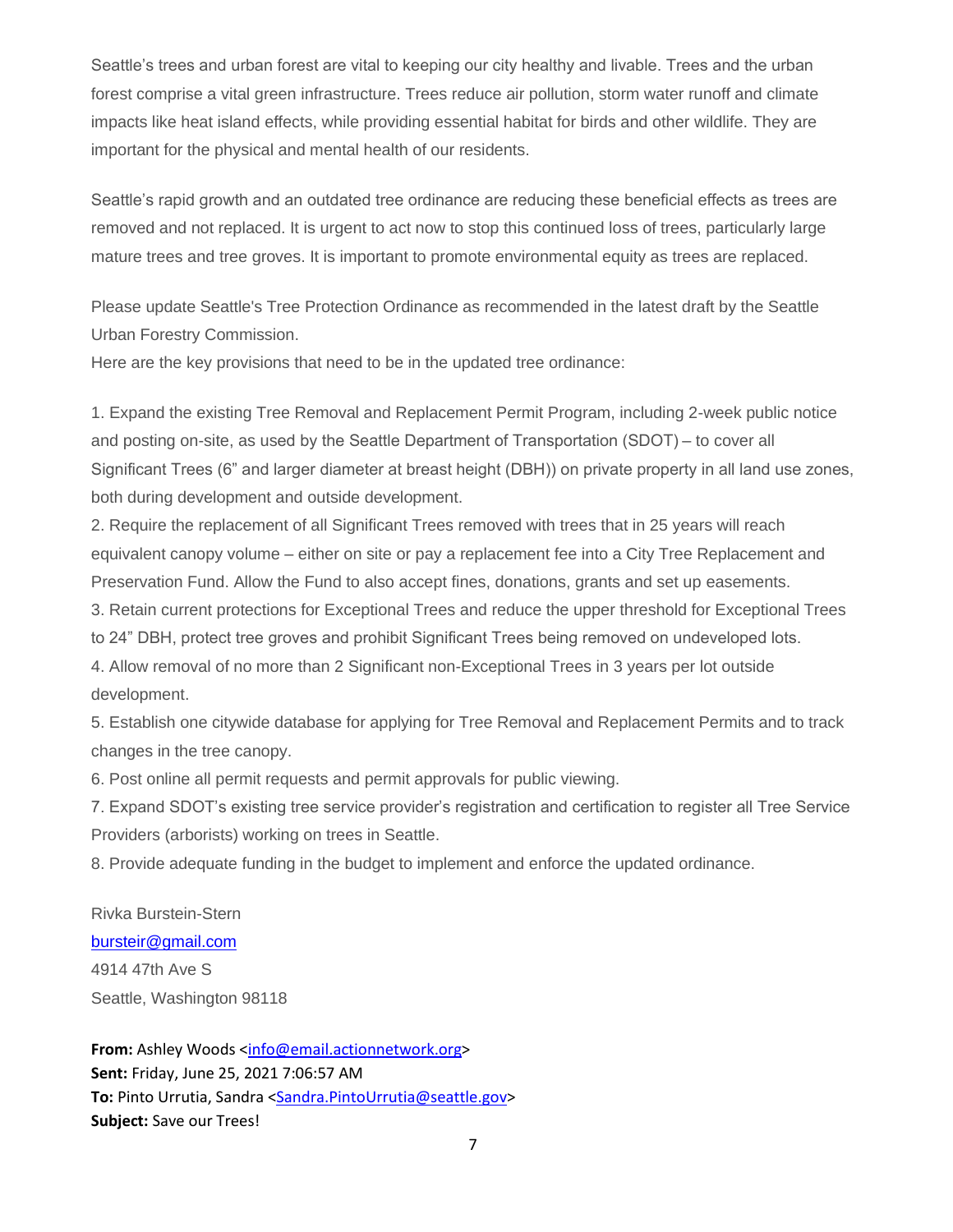#### **CAUTION: External Email**

Urban Forestry Commission Coordinator Sandra Pinto de Bader,

It's time to end the delay by the Seattle Department of Construction and Inspections (SDCI) on presenting the Seattle City Council with an updated draft Tree and Urban Forest Protection Ordinance. Over the last 12 years, the City Council has repeatedly asked SDCI for an updated workable and effective ordinance draft to consider and it is obvious SDCI is not responding as requested. In its recent Resolution 31902, the Council gave specific issues for SDCI to address.

If SDCI cannot respond in a timely manner, please remove tree and urban forestry protection from their Department. As the City Auditor proposed in 2009, transfer tree and urban forestry oversight and authority to the Office of Sustainability and the Environment. SDCI has a conflict of interest in tree oversight – their priority mission has been to help developers build, not protect trees. Years of inaction on effective oversight and protection of trees by SDCI demands that a separate entity like OSE take over the city's responsibility to protect and enhance our urban forest.

Seattle's trees and urban forest are vital to keeping our city healthy and livable. Trees and the urban forest comprise a vital green infrastructure. Trees reduce air pollution, storm water runoff and climate impacts like heat island effects, while providing essential habitat for birds and other wildlife. They are important for the physical and mental health of our residents.

Seattle's rapid growth and an outdated tree ordinance are reducing these beneficial effects as trees are removed and not replaced. It is urgent to act now to stop this continued loss of trees, particularly large mature trees and tree groves. It is important to promote environmental equity as trees are replaced.

Please update Seattle's Tree Protection Ordinance as recommended in the latest draft by the Seattle Urban Forestry Commission.

Here are the key provisions that need to be in the updated tree ordinance:

1. Expand the existing Tree Removal and Replacement Permit Program, including 2-week public notice and posting on-site, as used by the Seattle Department of Transportation (SDOT) – to cover all Significant Trees (6" and larger diameter at breast height (DBH)) on private property in all land use zones, both during development and outside development.

2. Require the replacement of all Significant Trees removed with trees that in 25 years will reach equivalent canopy volume – either on site or pay a replacement fee into a City Tree Replacement and Preservation Fund. Allow the Fund to also accept fines, donations, grants and set up easements. 3. Retain current protections for Exceptional Trees and reduce the upper threshold for Exceptional Trees to 24" DBH, protect tree groves and prohibit Significant Trees being removed on undeveloped lots.

8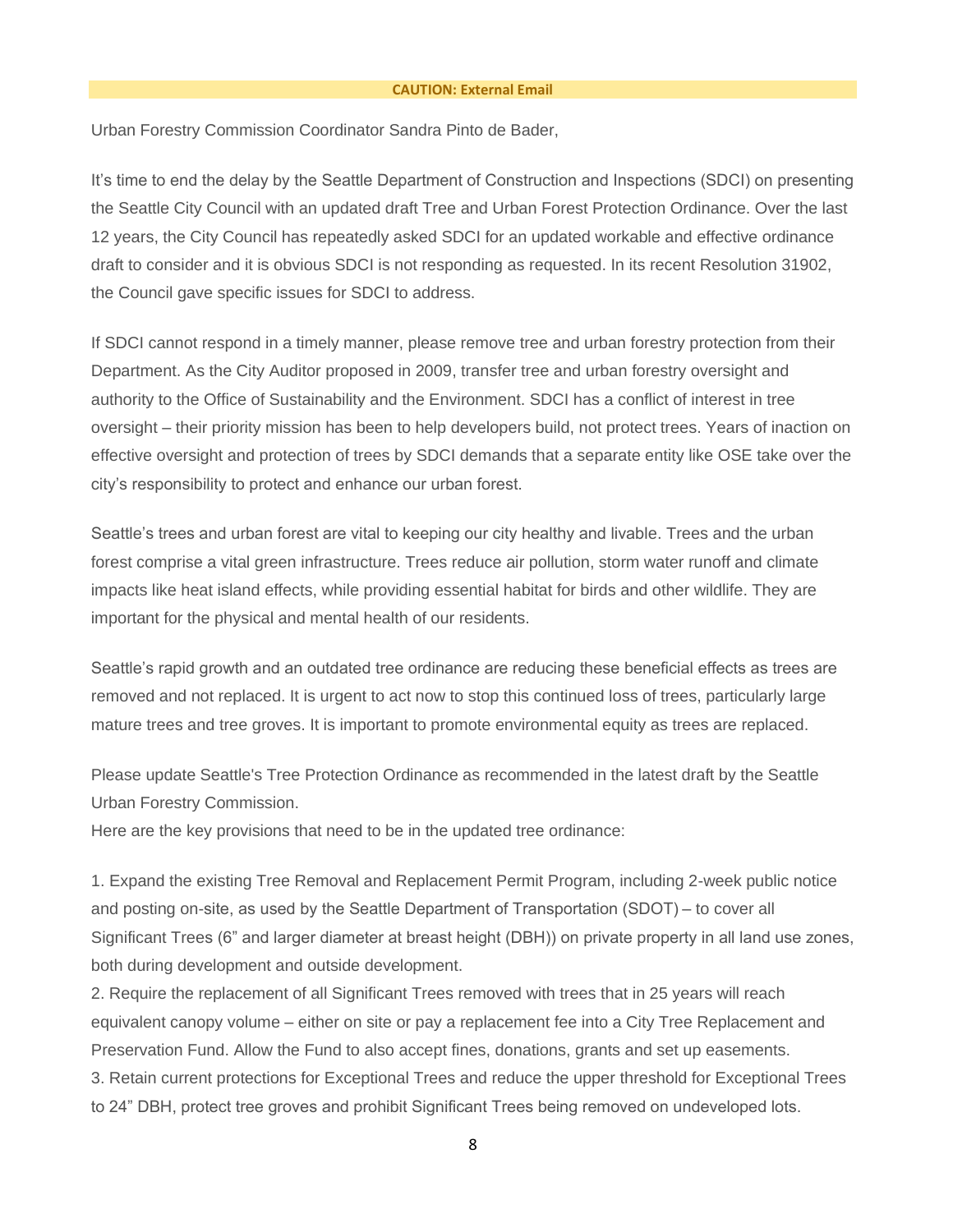4. Allow removal of no more than 2 Significant non-Exceptional Trees in 3 years per lot outside development

5. Establish one citywide database for applying for Tree Removal and Replacement Permits and to track changes in the tree canopy.

6. Post online all permit requests and permit approvals for public viewing.

7. Expand SDOT's existing tree service provider's registration and certification to register all Tree Service Providers (arborists) working on trees in Seattle.

8. Provide adequate funding in the budget to implement and enforce the updated ordinance.

Ashley Woods [Thirtysevenart@hotmail.com](mailto:Thirtysevenart@hotmail.com) 12002 16th Ave S Seattle, Washington 98168

**From:** PATRICIA JONES <HORNORJONES@COMCAST.NET> **Sent:** Monday, June 28, 2021 1:03 PM **To:** Bakker, Patricia <Patricia.Bakker@seattle.gov> **Subject:** Please Update Seattle's Tree Ordinance

### **CAUTION: External Email**

Urban Forestry Commission Coordinator Patti Bakker,

I just read about developers tearing down a protected red cedar in Leschi. Apparently, the city had placed a stop-work order on the tree, but the developers tore it down anyway in a flagrant, nose-thumbing to the city and the Leschi community. For this, the developers received a fine of \$90,000 -- which is obviously not enough to deter them from doing it again.

Please work to change this situation by updating Seattle's Tree Protection Ordinance as recommended in the latest draft by the Seattle Urban Forestry Commission.

The key provisions needing an update:

1. Expand the existing Tree Removal and Replacement Permit Program, including 2-week public notice and posting on-site, as used by the Seattle Department of Transportation (SDOT) – to cover all Significant Trees (6" and larger diameter at breast height (DBH)) on private property in all land use zones, both during development and outside development.

2. Require the replacement of all Significant Trees removed with trees that in 25 years will reach equivalent canopy volume – either on site or pay a replacement fee into a City Tree Replacement and Preservation Fund. Allow the Fund to also accept fines, donations, grants and set up easements.

3. Retain current protections for Exceptional Trees and reduce the upper threshold for Exceptional Trees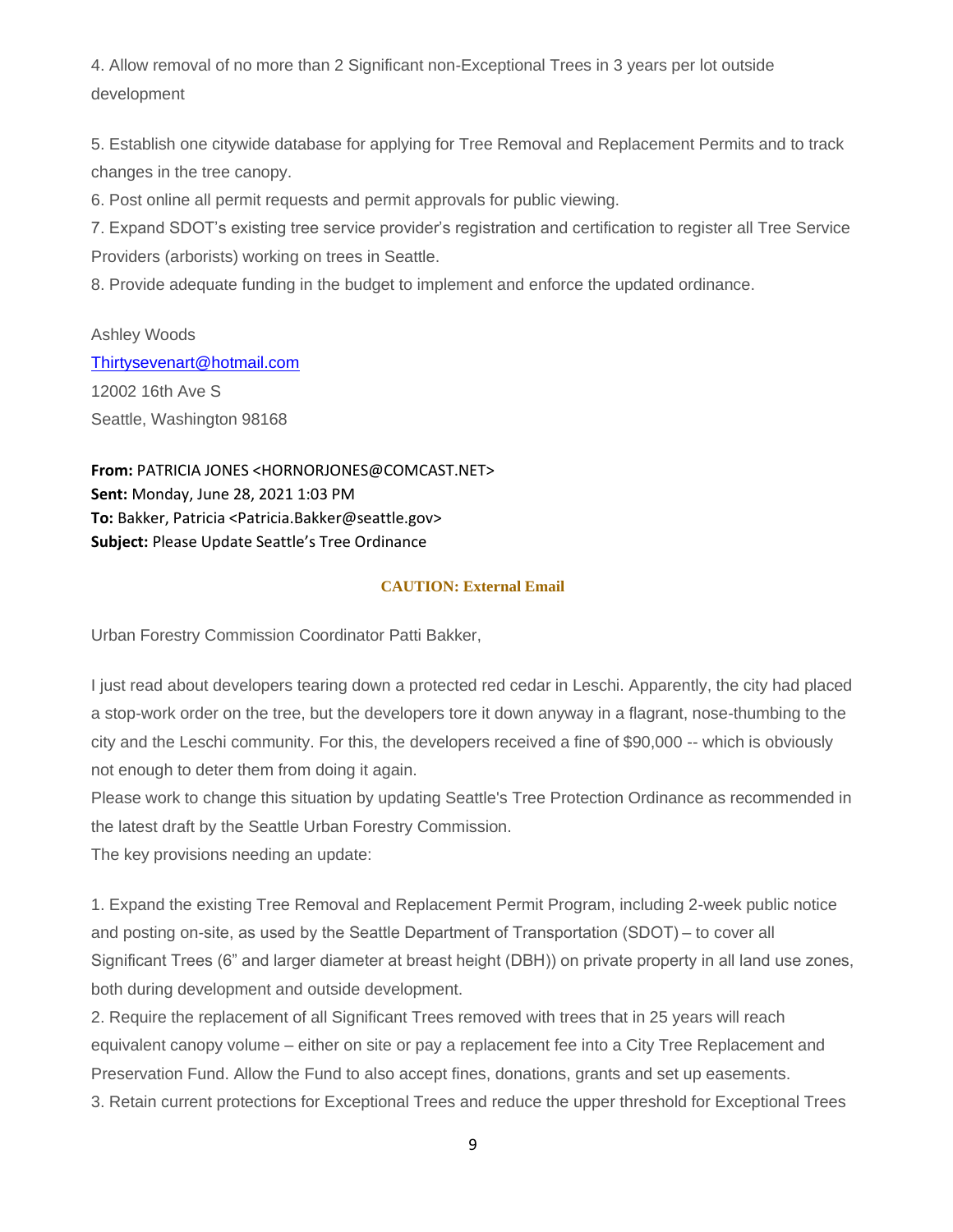to 24" DBH, protect tree groves and prohibit Significant Trees being removed on undeveloped lots.

4. Allow removal of no more than 2 Significant non-Exceptional Trees in 3 years per lot outside development

5. Establish one citywide database for applying for Tree Removal and Replacement Permits and to track changes in the tree canopy.

6. Post online all permit requests and permit approvals for public viewing.

7. Expand SDOT's existing tree service provider's registration and certification to register all Tree Service Providers (arborists) working on trees in Seattle.

8. Provide adequate funding in the budget to implement and enforce the updated ordinance.

# PATRICIA JONES [HORNORJONES@COMCAST.NET](mailto:HORNORJONES@COMCAST.NET)

7707 Greenwood Ave N, Apt 205 SEATTLE, Washington 98103-4653

**From:** Lyria Shaffer-Bauck [<info@email.actionnetwork.org>](mailto:info@email.actionnetwork.org) **Sent:** Monday, June 28, 2021 2:05 PM To: Bakker, Patricia [<Patricia.Bakker@seattle.gov>](mailto:Patricia.Bakker@seattle.gov) **Subject:** Please adopt, with amendments, SDCI's Director's Rule 13-2020

### **CAUTION: External Email**

Urban Forestry Commission Coordinator Patti Bakker,

Please adopt, with the amendments recommended by the Seattle Urban Forestry Commission, SDCI's Director's Rule 13-2020 (Designation of Exceptional and Significant Trees, Tree Protection, Retention, and Tree Removal during land division, including tree service provider requirements).

Seattle must move forward now, without the delay urged by some, in adopting this updated Director's Rule with the amendments proposed below. This process of increasing protection for our urban forest was first proposed by the Seattle City Council 12 years ago and is long overdue.

The following updates as proposed in the draft Director's Rule are great steps forward:

• Reducing the upper threshold on exceptional trees to 24 inches in diameter at standard height (DSH) from 30 inches

• Designating trees 6 inches DSH and larger as protected trees, starting in the platting and short platting process

• Requiring Tree Care Providers to register with the City as the Seattle Dept. of Transportation already requires

• Continuing protection of tree groves as exceptional trees, even if a tree is removed from the grove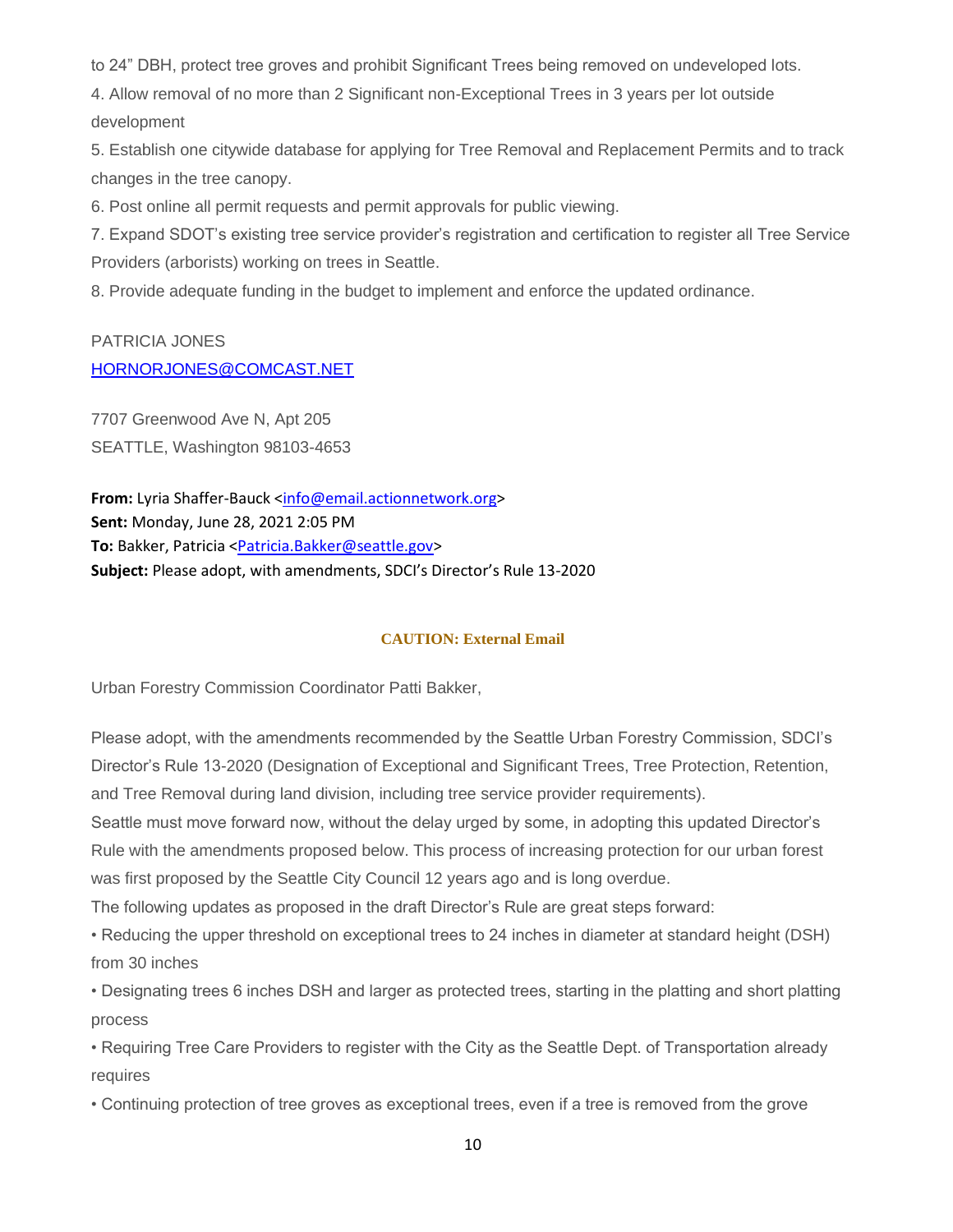• Making clear that all exceptional trees removed during development must be replaced per SMC 25.11.090

• Tightening tree removal requirements for exceptional trees as hazard trees

The following changes to the draft Director's Rule are needed:

• Change Subject Title to remove words "land division" and replace with "Development"

• PURPOSE AND BACKGROUND. add "SMC 23 requires that all trees 6 inches DSH and larger must be indicated on all site plans throughout the platting and sub-platting process, and that projects must be designed to maximize the retention of existing trees. This requirement continues throughout any subsequent development on all lots in all zones in the city."

• SECTION 1. Reduce the number of trees and sizes required to be a tree grove. Kirkland, Woodinville, and Duvall all define a tree grove as "a group of 3 or more significant trees with overlapping or touching crowns." Include street trees in groves.

• Add "Significant trees may become exceptional as they grow in size. They are future replacements in the urban forest for exceptional trees when they die. Development projects must be designed to maximize the retention of both exceptional and significant trees to maintain a diversity of tree species and ages."

• Add "All replacement trees regardless of size are protected trees and can't be removed."

• SECTION 2. Change the heading to "TREE PROTECTION". Remove references to "Exceptional Trees" only and change to "Trees". e.g., change "Exceptional Tree Protection Areas" to "Tree Protection Areas". • SECTION 4. Add "The Director shall have the authority to allow replacement trees on both public and private property to meet the goals and objectives of race and social justice under Seattle's Equity and Environment Initiative."

• Under SMC 25.11.090 the Director has the authority to require "one or more trees" to be planted as replacement trees for removed exceptional trees during development. The number of trees required should increase with the size of the tree removed, with a goal to achieve equivalent canopy area and volume in 25 years. Any in-lieu fee must also rise as the size of the removed tree increases. The city can not wait 80 years to replace an 80-year-old western red cedar tree and expect to maintain its canopy goals as large exceptional trees are removed during development.

• SECTION 5. SEPA requirements under SMC 25.05.675 N are for protecting special habitats and need to be considered at the beginning of the development process. The language of this SEPA code section should be included in the Director's Rule to be certain that the code is complied with.

• SECTION 6. SDCI should adopt SDOT's registration process and requirements to assist Tree Care Providers in complying with city code and regulations. Reduce the number of citations that will remove a Tree Care Provider from being registered with the city to no more than 2 per year. Require annual registration same as Seattle business licenses require. Require that Tree Care Provider companies have a WA State contractor's license to ensure they have workers' compensation. Require they have a certificate of insurance that lists the city as an additional insured so the city cannot be sued. Require that

11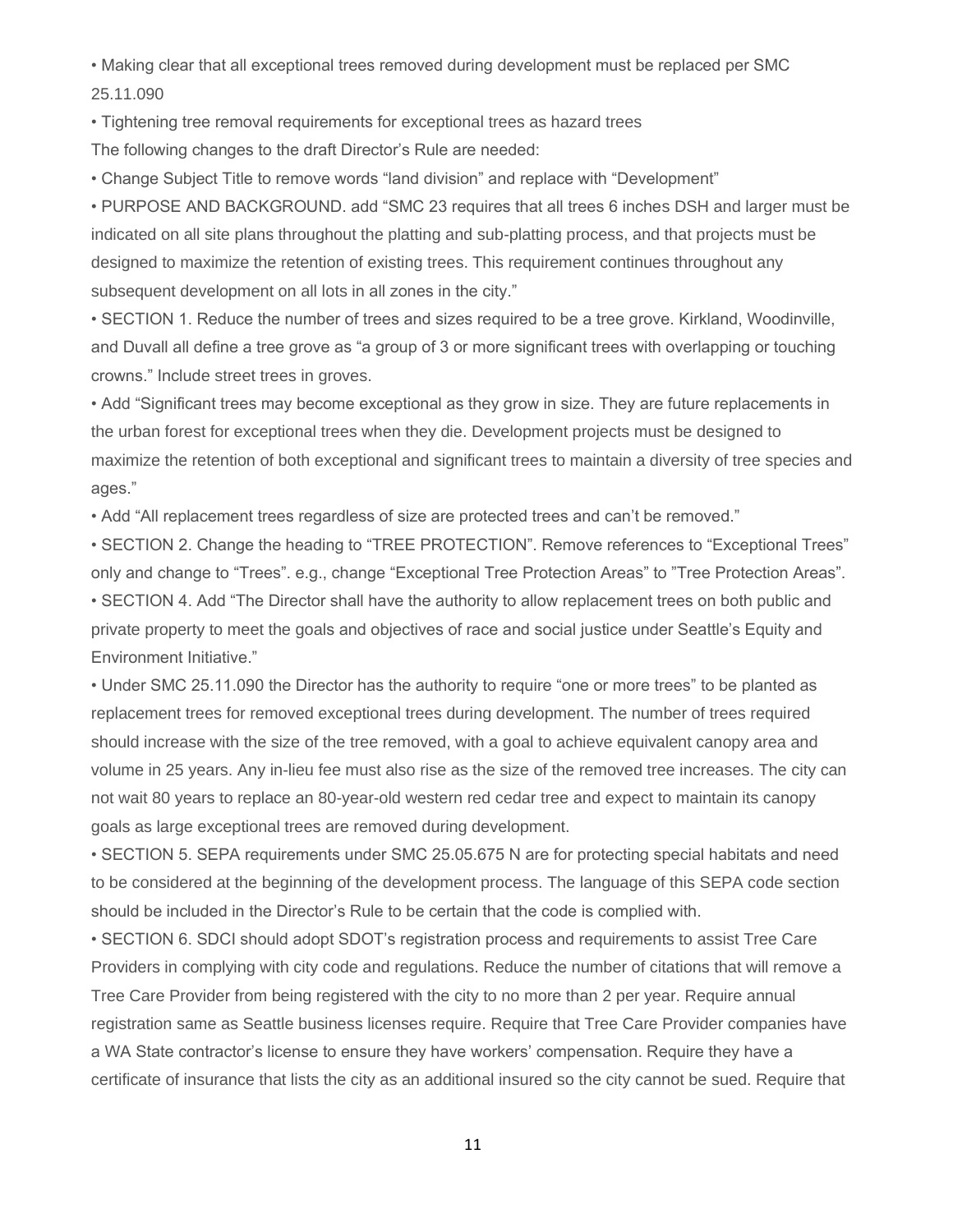all jobs either have a certified arborist on the work site or that they have visited the site and officially sign off on the specific work being done.

Thank you for protecting our urban forest.

Lyria Shaffer-Bauck [lyriashafferbauck@gmail.com](mailto:lyriashafferbauck@gmail.com) 1210 15th Avenue E, Unit 226 Seattle, Washington 98112

**From:** Lyria Shaffer-Bauck [<info@email.actionnetwork.org>](mailto:info@email.actionnetwork.org) **Sent:** Monday, June 28, 2021 2:06 PM **To:** Bakker, Patricia [<Patricia.Bakker@seattle.gov>](mailto:Patricia.Bakker@seattle.gov) **Subject:** Keep Seattle Livable!

### **CAUTION: External Email**

Urban Forestry Commission Coordinator Patti Bakker,

It's time to end the delay by the Seattle Department of Construction and Inspections (SDCI) on presenting the Seattle City Council with an updated draft Tree and Urban Forest Protection Ordinance. Over the last 12 years, the City Council has repeatedly asked SDCI for an updated workable and effective ordinance draft to consider and it is obvious SDCI is not responding as requested. In its recent Resolution 31902, the Council gave specific issues for SDCI to address.

If SDCI cannot respond in a timely manner, please remove tree and urban forestry protection from their Department. As the City Auditor proposed in 2009, transfer tree and urban forestry oversight and authority to the Office of Sustainability and the Environment. SDCI has a conflict of interest in tree oversight – their priority mission has been to help developers build, not protect trees. Years of inaction on effective oversight and protection of trees by SDCI demands that a separate entity like OSE take over the city's responsibility to protect and enhance our urban forest.

Seattle's trees and urban forest are vital to keeping our city healthy and livable. Trees and the urban forest comprise a vital green infrastructure. Trees reduce air pollution, storm water runoff and climate impacts like heat island effects, while providing essential habitat for birds and other wildlife. They are important for the physical and mental health of our residents.

Seattle's rapid growth and an outdated tree ordinance are reducing these beneficial effects as trees are removed and not replaced. It is urgent to act now to stop this continued loss of trees, particularly large mature trees and tree groves. It is important to promote environmental equity as trees are replaced.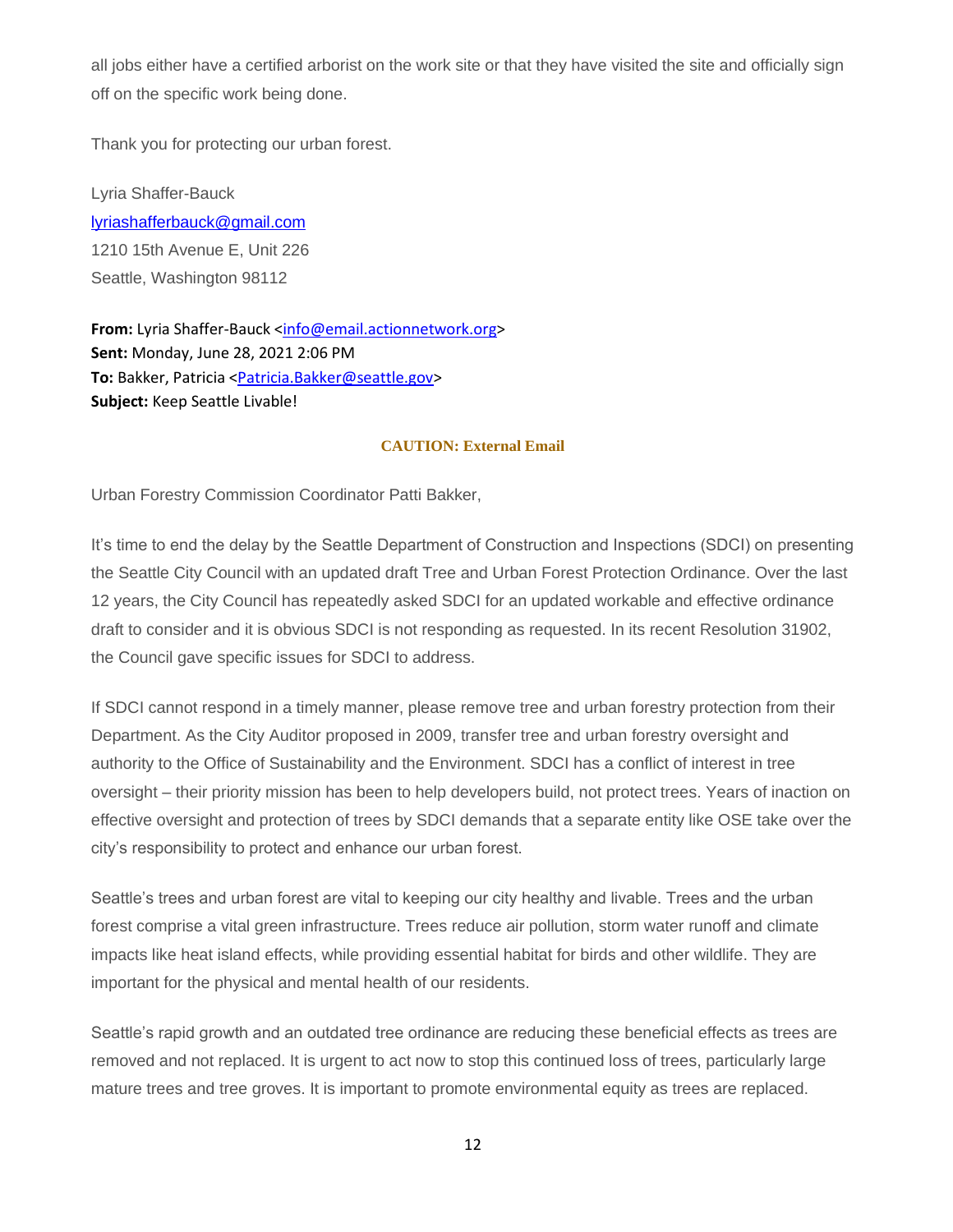Please update Seattle's Tree Protection Ordinance as recommended in the latest draft by the Seattle Urban Forestry Commission.

Here are the key provisions that need to be in the updated tree ordinance:

1. Expand the existing Tree Removal and Replacement Permit Program, including 2-week public notice and posting on-site, as used by the Seattle Department of Transportation (SDOT) – to cover all Significant Trees (6" and larger diameter at breast height (DBH)) on private property in all land use zones, both during development and outside development.

2. Require the replacement of all Significant Trees removed with trees that in 25 years will reach equivalent canopy volume – either on site or pay a replacement fee into a City Tree Replacement and Preservation Fund. Allow the Fund to also accept fines, donations, grants and set up easements.

3. Retain current protections for Exceptional Trees and reduce the upper threshold for Exceptional Trees

to 24" DBH, protect tree groves and prohibit Significant Trees being removed on undeveloped lots.

4. Allow removal of no more than 2 Significant non-Exceptional Trees in 3 years per lot outside development

5. Establish one citywide database for applying for Tree Removal and Replacement Permits and to track changes in the tree canopy.

6. Post online all permit requests and permit approvals for public viewing.

7. Expand SDOT's existing tree service provider's registration and certification to register all Tree Service Providers (arborists) working on trees in Seattle.

8. Provide adequate funding in the budget to implement and enforce the updated ordinance.

Lyria Shaffer-Bauck [lyriashafferbauck@gmail.com](mailto:lyriashafferbauck@gmail.com) 1210 15th Avenue E, Unit 226 Seattle, Washington 98112

**From:** Yii-Hao Chen [<info@email.actionnetwork.org>](mailto:info@email.actionnetwork.org) **Sent:** Sunday, July 4, 2021 5:57 PM **To:** Bakker, Patricia [<Patricia.Bakker@seattle.gov>](mailto:Patricia.Bakker@seattle.gov) **Subject:** End the delay! Adopt, with amendments, SDCI's Director's Rule 13-2020

### **CAUTION: External Email**

Urban Forestry Commission Coordinator Patti Bakker,

As recent record temperatures have demonstrated, the climate crisis is real. Trees are a buffer to help reduce extreme temperature impacts in urban areas.

Please adopt, with the amendments recommended by the Seattle Urban Forestry Commission, SDCI's Director's Rule 13-2020 (Designation of Exceptional and Significant Trees, Tree Protection, Retention,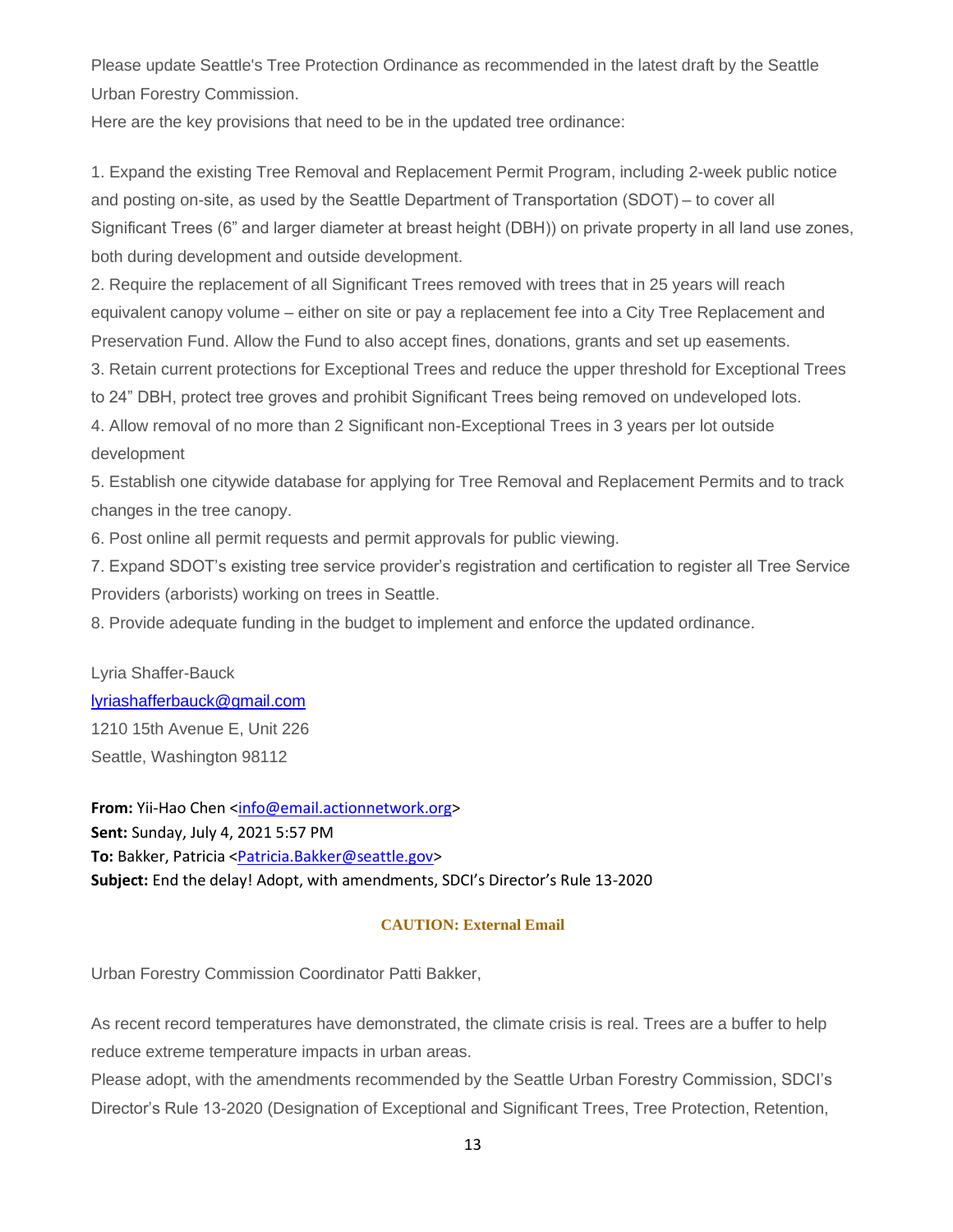and Tree Removal during land division, including tree service provider requirements).

Seattle must move forward now, without the delay urged by some, in adopting this updated Director's Rule with the amendments proposed below. This process of increasing protection for our urban forest was first proposed by the Seattle City Council 12 years ago and is long overdue.

The following updates as proposed in the draft Director's Rule are great steps forward:

• Reducing the upper threshold on exceptional trees to 24 inches in diameter at standard height (DSH) from 30 inches

• Designating trees 6 inches DSH and larger as protected trees, starting in the platting and short platting process

• Requiring Tree Care Providers to register with the City as the Seattle Dept. of Transportation already requires

• Continuing protection of tree groves as exceptional trees, even if a tree is removed from the grove

• Making clear that all exceptional trees removed during development must be replaced per SMC 25.11.090

• Tightening tree removal requirements for exceptional trees as hazard trees

The following changes to the draft Director's Rule are needed:

• Change Subject Title to remove words "land division" and replace with "Development"

• PURPOSE AND BACKGROUND. add "SMC 23 requires that all trees 6 inches DSH and larger must be indicated on all site plans throughout the platting and sub-platting process, and that projects must be designed to maximize the retention of existing trees. This requirement continues throughout any subsequent development on all lots in all zones in the city."

• SECTION 1. Reduce the number of trees and sizes required to be a tree grove. Kirkland, Woodinville, and Duvall all define a tree grove as "a group of 3 or more significant trees with overlapping or touching crowns." Include street trees in groves.

• Add "Significant trees may become exceptional as they grow in size. They are future replacements in the urban forest for exceptional trees when they die. Development projects must be designed to maximize the retention of both exceptional and significant trees to maintain a diversity of tree species and ages."

• Add "All replacement trees regardless of size are protected trees and can't be removed."

• SECTION 2. Change the heading to "TREE PROTECTION". Remove references to "Exceptional Trees" only and change to "Trees". e.g., change "Exceptional Tree Protection Areas" to "Tree Protection Areas".

• SECTION 4. Add "The Director shall have the authority to allow replacement trees on both public and private property to meet the goals and objectives of race and social justice under Seattle's Equity and Environment Initiative."

• Under SMC 25.11.090 the Director has the authority to require "one or more trees" to be planted as replacement trees for removed exceptional trees during development. The number of trees required should increase with the size of the tree removed, with a goal to achieve equivalent canopy area and volume in 25 years. Any in-lieu fee must also rise as the size of the removed tree increases. The city can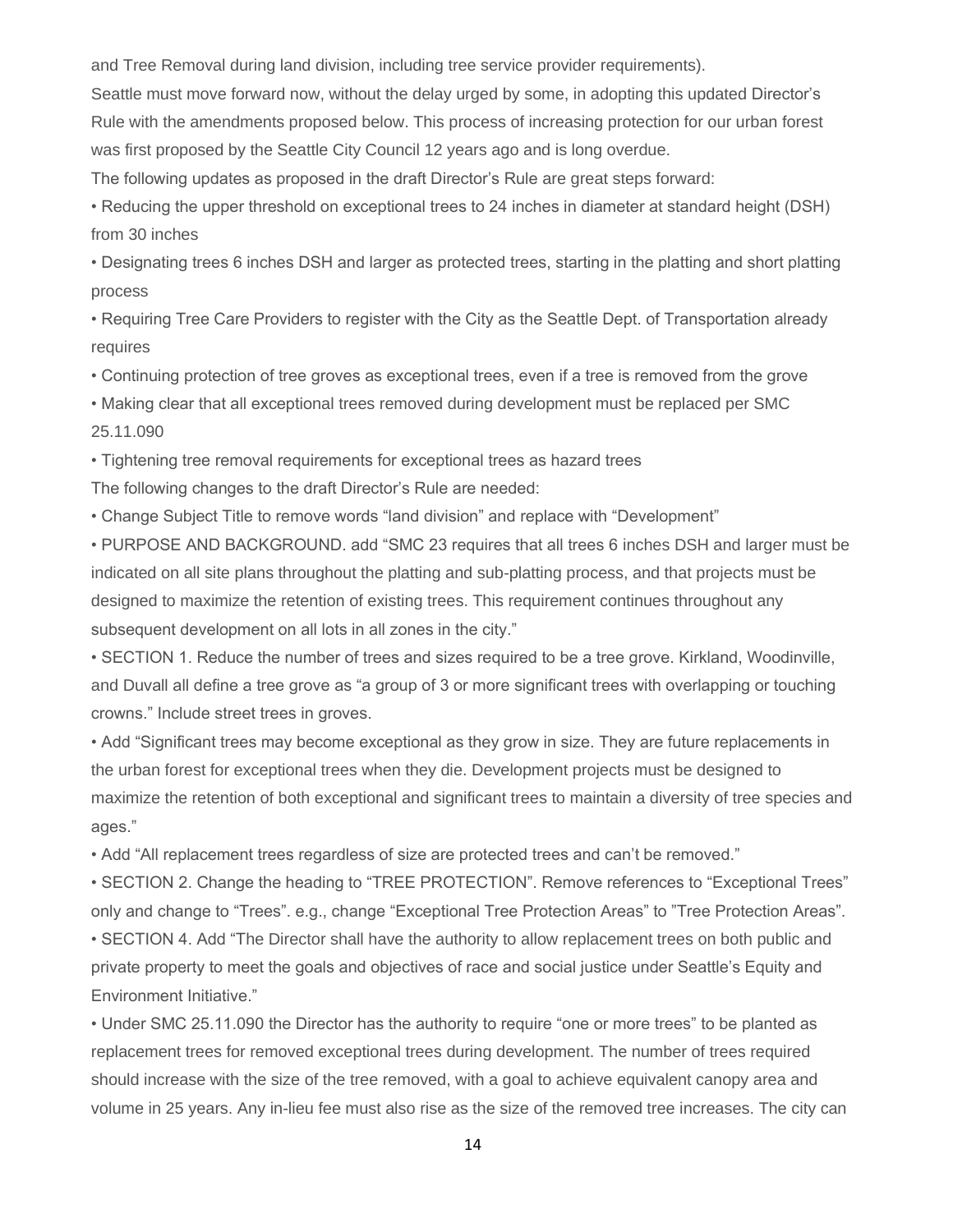not wait 80 years to replace an 80-year-old western red cedar tree and expect to maintain its canopy goals as large exceptional trees are removed during development.

• SECTION 5. SEPA requirements under SMC 25.05.675 N are for protecting special habitats and need to be considered at the beginning of the development process. The language of this SEPA code section should be included in the Director's Rule to be certain that the code is complied with.

• SECTION 6. SDCI should adopt SDOT's registration process and requirements to assist Tree Care Providers in complying with city code and regulations. Reduce the number of citations that will remove a Tree Care Provider from being registered with the city to no more than 2 per year. Require annual registration same as Seattle business licenses require. Require that Tree Care Provider companies have a WA State contractor's license to ensure they have workers' compensation. Require they have a certificate of insurance that lists the city as an additional insured so the city cannot be sued. Require that all jobs either have a certified arborist on the work site or that they have visited the site and officially sign off on the specific work being done.

Thank you for protecting our urban forest.

Yii-Hao Chen [yiihaojoshuachen@gmail.com](mailto:yiihaojoshuachen@gmail.com) 4518B Delridge Way SW Seattle, Washington 98106

**From:** Caroline Swinehart [<info@email.actionnetwork.org>](mailto:info@email.actionnetwork.org) **Sent:** Monday, July 5, 2021 8:54 AM **To:** Bakker, Patricia [<Patricia.Bakker@seattle.gov>](mailto:Patricia.Bakker@seattle.gov) **Subject:** End the delay! Adopt, with amendments, SDCI's Director's Rule 13-2020

#### **CAUTION: External Email**

Urban Forestry Commission Coordinator Patti Bakker,

I am a former resident of Seattle and I live in Tacoma, which is directly connected to the environmental conditions in the Seattle area.

As recent record temperatures have demonstrated, the climate crisis is real. Trees are a buffer to help reduce extreme temperature impacts in urban areas.

Please adopt, with the amendments recommended by the Seattle Urban Forestry Commission, SDCI's Director's Rule 13-2020 (Designation of Exceptional and Significant Trees, Tree Protection, Retention, and Tree Removal during land division, including tree service provider requirements).

Seattle must move forward now, without the delay urged by some, in adopting this updated Director's Rule with the amendments proposed below. This process of increasing protection for our urban forest was first proposed by the Seattle City Council 12 years ago and is long overdue.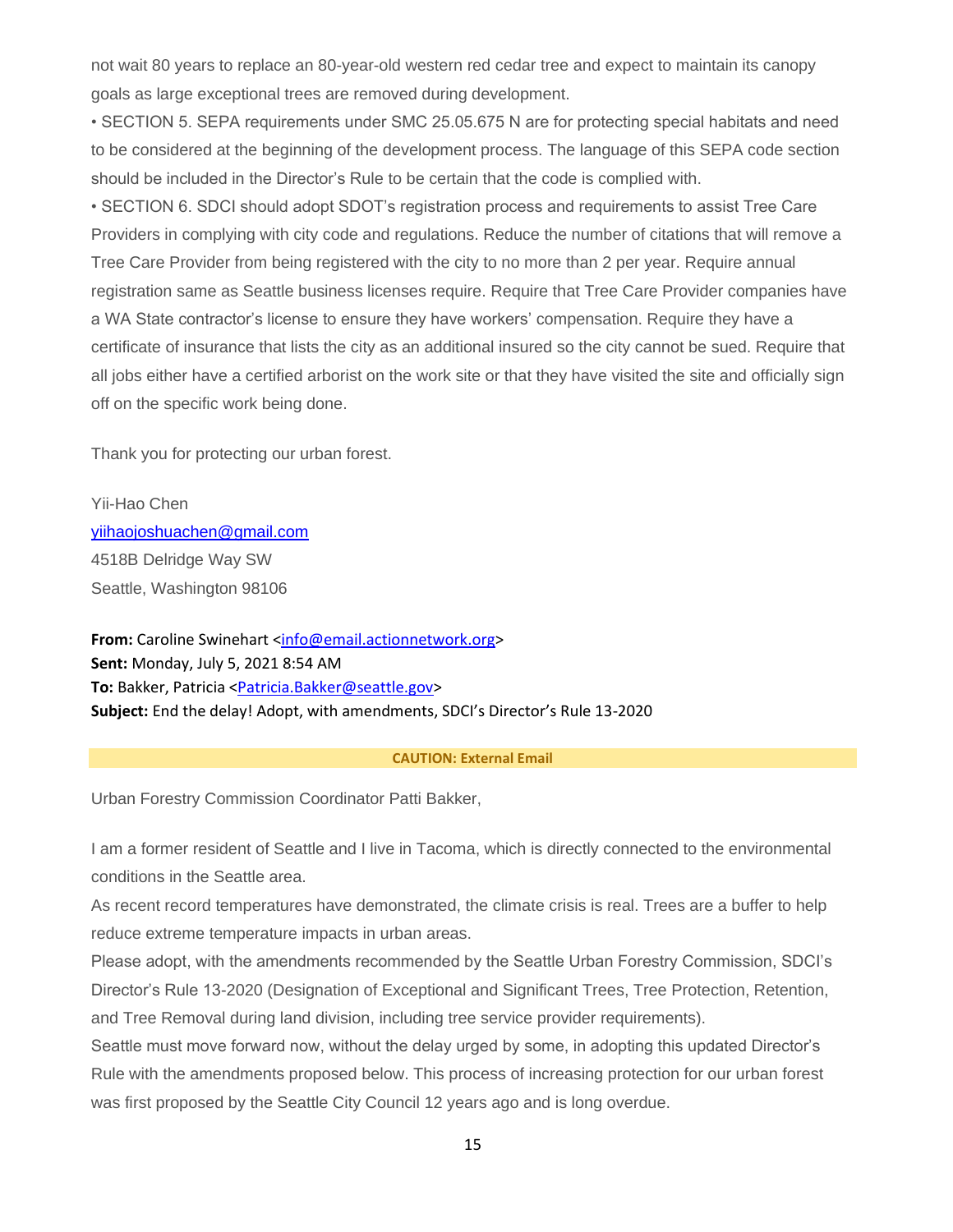The following updates as proposed in the draft Director's Rule are great steps forward:

• Reducing the upper threshold on exceptional trees to 24 inches in diameter at standard height (DSH) from 30 inches

• Designating trees 6 inches DSH and larger as protected trees, starting in the platting and short platting process

• Requiring Tree Care Providers to register with the City as the Seattle Dept. of Transportation already requires

• Continuing protection of tree groves as exceptional trees, even if a tree is removed from the grove

• Making clear that all exceptional trees removed during development must be replaced per SMC 25.11.090

• Tightening tree removal requirements for exceptional trees as hazard trees

The following changes to the draft Director's Rule are needed:

• Change Subject Title to remove words "land division" and replace with "Development"

• PURPOSE AND BACKGROUND. add "SMC 23 requires that all trees 6 inches DSH and larger must be indicated on all site plans throughout the platting and sub-platting process, and that projects must be designed to maximize the retention of existing trees. This requirement continues throughout any subsequent development on all lots in all zones in the city."

• SECTION 1. Reduce the number of trees and sizes required to be a tree grove. Kirkland, Woodinville, and Duvall all define a tree grove as "a group of 3 or more significant trees with overlapping or touching crowns." Include street trees in groves.

• Add "Significant trees may become exceptional as they grow in size. They are future replacements in the urban forest for exceptional trees when they die. Development projects must be designed to maximize the retention of both exceptional and significant trees to maintain a diversity of tree species and ages."

• Add "All replacement trees regardless of size are protected trees and can't be removed."

• SECTION 2. Change the heading to "TREE PROTECTION". Remove references to "Exceptional Trees" only and change to "Trees". e.g., change "Exceptional Tree Protection Areas" to "Tree Protection Areas".

• SECTION 4. Add "The Director shall have the authority to allow replacement trees on both public and private property to meet the goals and objectives of race and social justice under Seattle's Equity and Environment Initiative."

• Under SMC 25.11.090 the Director has the authority to require "one or more trees" to be planted as replacement trees for removed exceptional trees during development. The number of trees required should increase with the size of the tree removed, with a goal to achieve equivalent canopy area and volume in 25 years. Any in-lieu fee must also rise as the size of the removed tree increases. The city can not wait 80 years to replace an 80-year-old western red cedar tree and expect to maintain its canopy goals as large exceptional trees are removed during development.

• SECTION 5. SEPA requirements under SMC 25.05.675 N are for protecting special habitats and need to be considered at the beginning of the development process. The language of this SEPA code section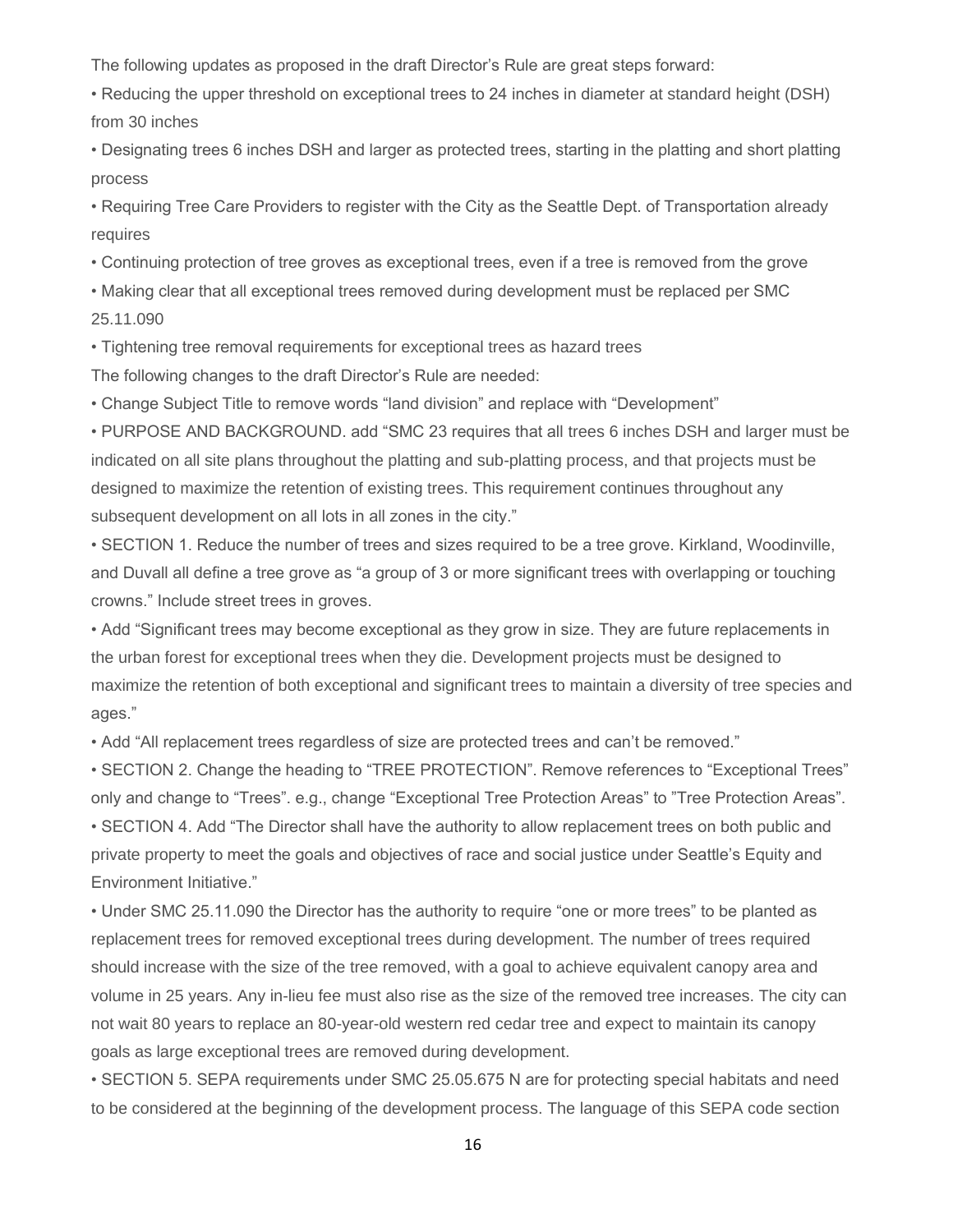should be included in the Director's Rule to be certain that the code is complied with.

• SECTION 6. SDCI should adopt SDOT's registration process and requirements to assist Tree Care Providers in complying with city code and regulations. Reduce the number of citations that will remove a Tree Care Provider from being registered with the city to no more than 2 per year. Require annual registration same as Seattle business licenses require. Require that Tree Care Provider companies have a WA State contractor's license to ensure they have workers' compensation. Require they have a certificate of insurance that lists the city as an additional insured so the city cannot be sued. Require that all jobs either have a certified arborist on the work site or that they have visited the site and officially sign off on the specific work being done.

Thank you for protecting our urban forest.

Caroline Swinehart [carolineswinehart11@gmail.com](mailto:carolineswinehart11@gmail.com) 320 N Yakima Ave, Apt #1 Tacoma, Washington 98403

**From:** Iskra Johnson [<info@email.actionnetwork.org>](mailto:info@email.actionnetwork.org) **Sent:** Tuesday, July 6, 2021 9:35 PM **To:** Bakker, Patricia [<Patricia.Bakker@seattle.gov>](mailto:Patricia.Bakker@seattle.gov) **Subject:** Please Update Seattle's Tree Ordinance

#### **CAUTION: External Email**

Urban Forestry Commission Coordinator Patti Bakker,

It's time to end the delay by the Seattle Department of Construction and Inspections (SDCI) on presenting the Seattle City Council with an updated draft Tree and Urban Forest Protection Ordinance. Over the last 12 years, the City Council has repeatedly asked SDCI for an updated workable and effective ordinance draft to consider and it is obvious SDCI is not responding as requested. In its recent Resolution 31902, the Council gave specific issues for SDCI to address.

If SDCI cannot respond in a timely manner, please remove tree and urban forestry protection from their Department. As the City Auditor proposed in 2009, transfer tree and urban forestry oversight and authority to the Office of Sustainability and the Environment. SDCI has a conflict of interest in tree oversight – their priority mission has been to help developers build, not protect trees. Years of inaction on effective oversight and protection of trees by SDCI demands that a separate entity like OSE take over the city's responsibility to protect and enhance our urban forest.

Seattle's trees and urban forest are vital to keeping our city healthy and livable. Trees and the urban forest comprise a vital green infrastructure. Trees reduce air pollution, storm water runoff and climate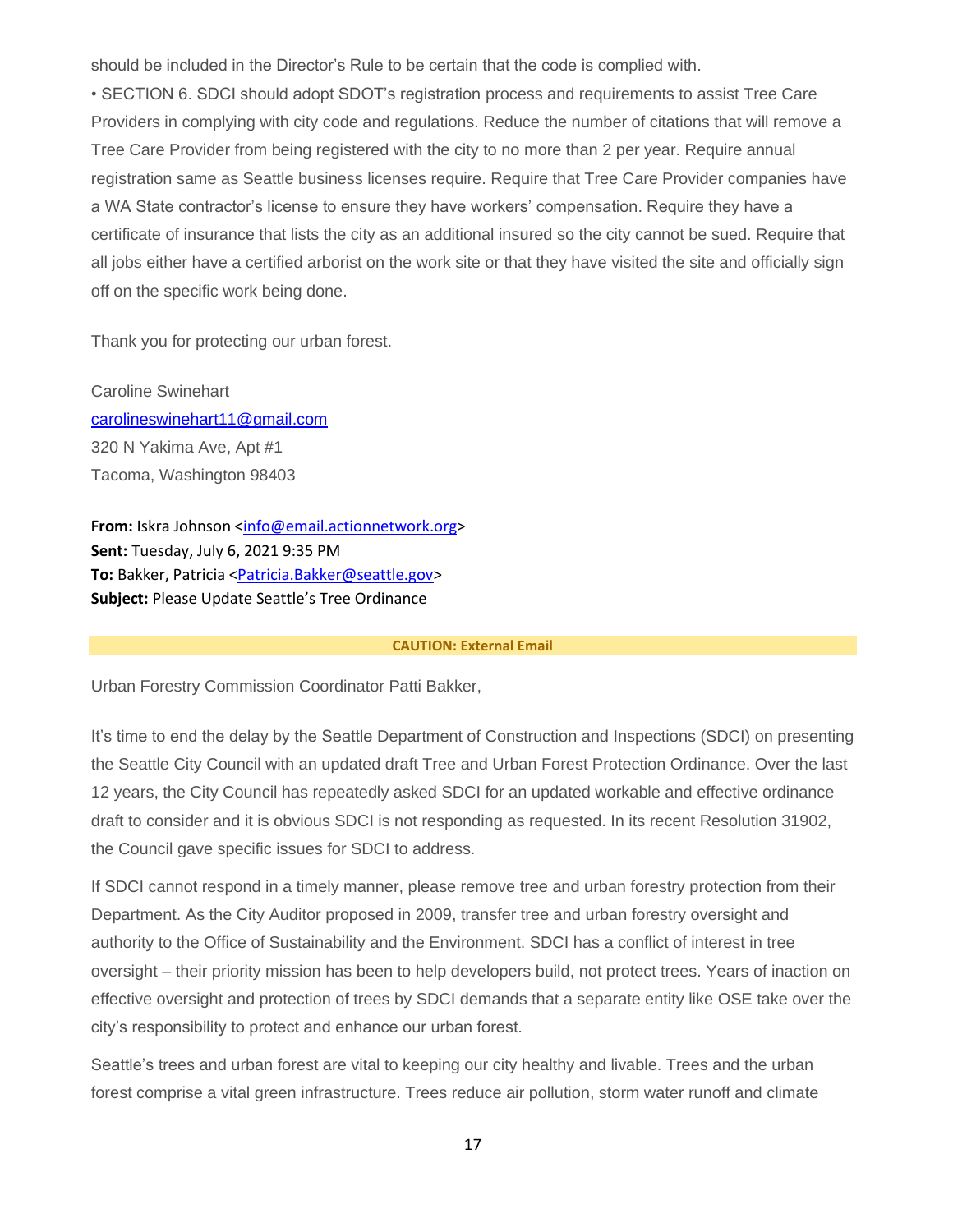impacts like heat island effects, while providing essential habitat for birds and other wildlife. They are important for the physical and mental health of our residents.

Seattle's rapid growth and an outdated tree ordinance are reducing these beneficial effects as trees are removed and not replaced. It is urgent to act now to stop this continued loss of trees, particularly large mature trees and tree groves. It is important to promote environmental equity as trees are replaced.

Please update Seattle's Tree Protection Ordinance as recommended in the latest draft by the Seattle Urban Forestry Commission.

Here are the key provisions that need to be in the updated tree ordinance:

1. Expand the existing Tree Removal and Replacement Permit Program, including 2-week public notice and posting on-site, as used by the Seattle Department of Transportation (SDOT) – to cover all Significant Trees (6" and larger diameter at breast height (DBH)) on private property in all land use zones, both during development and outside development.

2. Require the replacement of all Significant Trees removed with trees that in 25 years will reach equivalent canopy volume – either on site or pay a replacement fee into a City Tree Replacement and Preservation Fund. Allow the Fund to also accept fines, donations, grants and set up easements.

3. Retain current protections for Exceptional Trees and reduce the upper threshold for Exceptional Trees to 24" DBH, protect tree groves and prohibit Significant Trees being removed on undeveloped lots.

4. Allow removal of no more than 2 Significant non-Exceptional Trees in 3 years per lot outside development

5. Establish one citywide database for applying for Tree Removal and Replacement Permits and to track changes in the tree canopy.

6. Post online all permit requests and permit approvals for public viewing.

7. Expand SDOT's existing tree service provider's registration and certification to register all Tree Service Providers (arborists) working on trees in Seattle.

8. Provide adequate funding in the budget to implement and enforce the updated ordinance.

Iskra Johnson [isparkj@gmail.com](mailto:isparkj@gmail.com) 13730 First Ave NW Seattle, Washington 98177

**From:** Nora Kenworthy <info@email.actionnetwork.org> **Sent:** Wednesday, July 7, 2021 2:27 PM **To:** Bakker, Patricia <Patricia.Bakker@seattle.gov> **Subject:** End the delay! Adopt, with amendments, SDCI's Director's Rule 13-2020

Urban Forestry Commission Coordinator Patti Bakker,

As recent record temperatures have demonstrated, the climate crisis is real. Trees are a buffer to help reduce extreme temperature impacts in urban areas.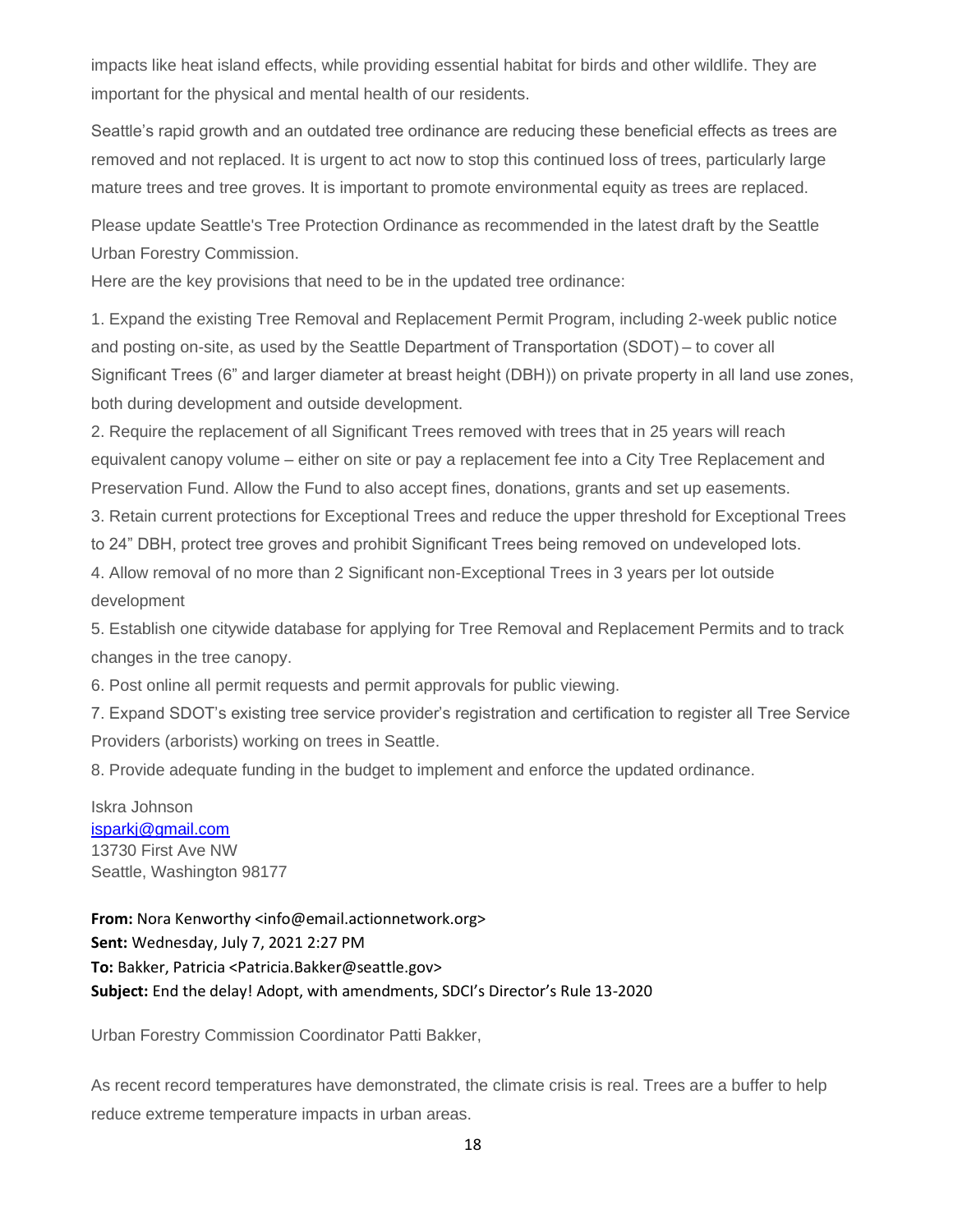Please adopt, with the amendments recommended by the Seattle Urban Forestry Commission, SDCI's Director's Rule 13-2020 (Designation of Exceptional and Significant Trees, Tree Protection, Retention, and Tree Removal during land division, including tree service provider requirements).

Seattle must move forward now, without the delay urged by some, in adopting this updated Director's Rule with the amendments proposed below. This process of increasing protection for our urban forest was first proposed by the Seattle City Council 12 years ago and is long overdue.

The following updates as proposed in the draft Director's Rule are great steps forward:

• Reducing the upper threshold on exceptional trees to 24 inches in diameter at standard height (DSH) from 30 inches

• Designating trees 6 inches DSH and larger as protected trees, starting in the platting and short platting process

• Requiring Tree Care Providers to register with the City as the Seattle Dept. of Transportation already requires

• Continuing protection of tree groves as exceptional trees, even if a tree is removed from the grove

• Making clear that all exceptional trees removed during development must be replaced per SMC 25.11.090

• Tightening tree removal requirements for exceptional trees as hazard trees

The following changes to the draft Director's Rule are needed:

• Change Subject Title to remove words "land division" and replace with "Development"

• PURPOSE AND BACKGROUND. add "SMC 23 requires that all trees 6 inches DSH and larger must be indicated on all site plans throughout the platting and sub-platting process, and that projects must be designed to maximize the retention of existing trees. This requirement continues throughout any subsequent development on all lots in all zones in the city."

• SECTION 1. Reduce the number of trees and sizes required to be a tree grove. Kirkland, Woodinville, and Duvall all define a tree grove as "a group of 3 or more significant trees with overlapping or touching crowns." Include street trees in groves.

• Add "Significant trees may become exceptional as they grow in size. They are future replacements in the urban forest for exceptional trees when they die. Development projects must be designed to maximize the retention of both exceptional and significant trees to maintain a diversity of tree species and ages."

• Add "All replacement trees regardless of size are protected trees and can't be removed."

• SECTION 2. Change the heading to "TREE PROTECTION". Remove references to "Exceptional Trees" only and change to "Trees". e.g., change "Exceptional Tree Protection Areas" to "Tree Protection Areas". • SECTION 4. Add "The Director shall have the authority to allow replacement trees on both public and private property to meet the goals and objectives of race and social justice under Seattle's Equity and Environment Initiative."

• Under SMC 25.11.090 the Director has the authority to require "one or more trees" to be planted as replacement trees for removed exceptional trees during development. The number of trees required

19